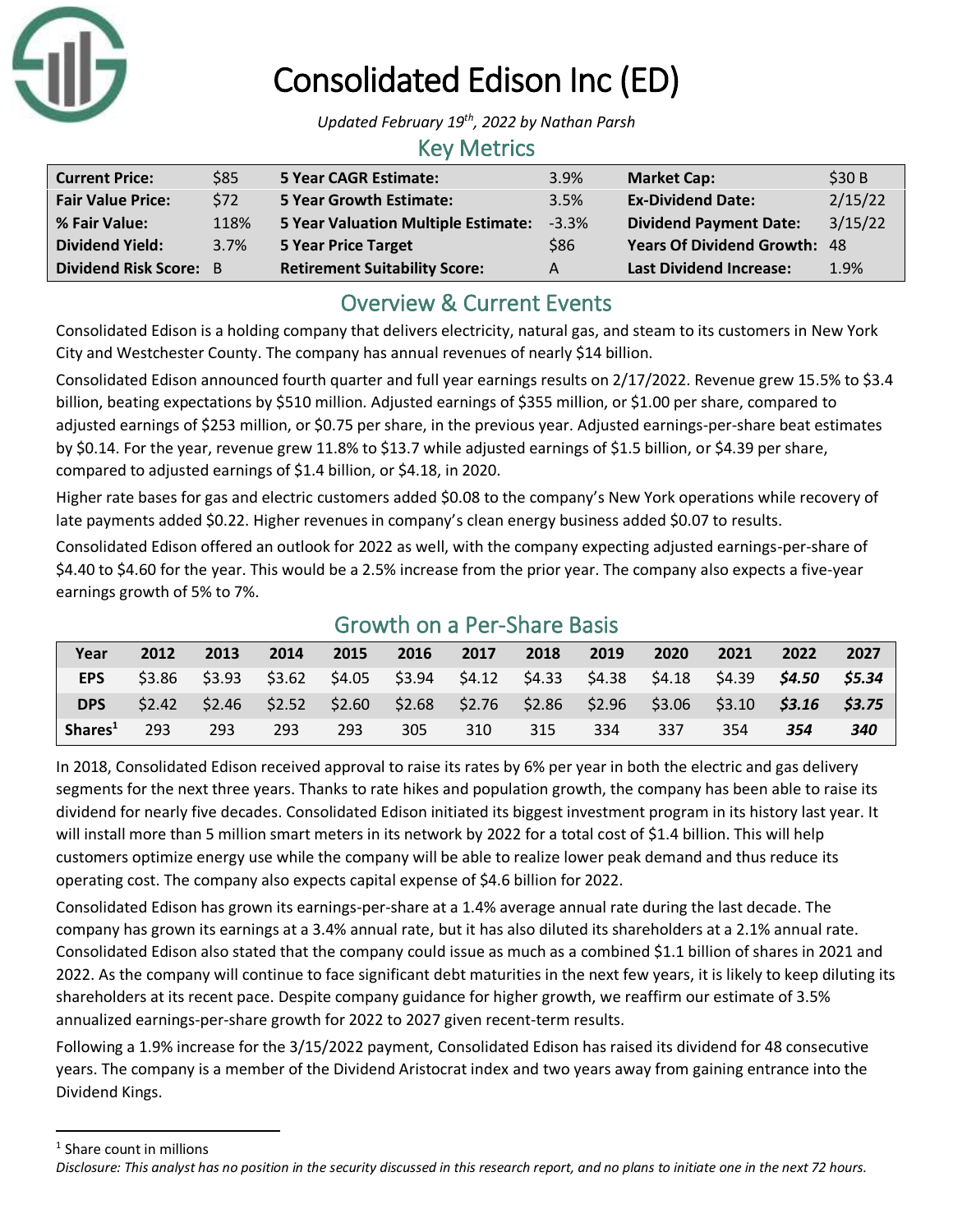

## Consolidated Edison Inc (ED)

#### Valuation Analysis

| Year                                                                          | 2012 | 2013 | $\sim$ 2014 | 2015 | 2016 2017 | $\sim$ 2018 | 2019 | $\sim$ 2020 $\sim$ | $\sim$ 2021 | <b>Now</b> | 2027    |
|-------------------------------------------------------------------------------|------|------|-------------|------|-----------|-------------|------|--------------------|-------------|------------|---------|
| <b>Avg. P/E</b> 15.4 14.7 15.9 15.6 18.8 20.0 17.4 20.7 17.3 19.4 <b>18.9</b> |      |      |             |      |           |             |      |                    |             |            | 16.0    |
| <b>Avg. Yld.</b> 4.1% 4.3% 4.4% 4.1% 3.6% 3.4% 3.8% 3.3% 4.2% 3.6% 3.7%       |      |      |             |      |           |             |      |                    |             |            | $4.4\%$ |

Just like most other utilities, Consolidated Edison reached somewhat overvalued levels in recent years thanks to the almost record-low interest rates that prevailed for years and led yield-starved investors to utility stocks. Shares of Consolidated Edison have gained \$7, or 9%, since our 11/7/2022 report. Shares trade with a price-to-earnings ratio of 18.9 based off of guidance for 2022. Consolidated Edison has traded at an average multiple of 19 over the last decade, but we believe that a multiple of 16 times earnings is appropriate given the company's lack of growth over the past few years. We expect valuation multiple mean reversion to reduce annual total returns by 3.3% through 2027.

### Safety, Quality, Competitive Advantage, & Recession Resiliency

| Year   |            | 2012 2013 2014 2015 2016 2017 2018 2019 2020 2021 2022 2027 |     |     |  |                                |  |     |
|--------|------------|-------------------------------------------------------------|-----|-----|--|--------------------------------|--|-----|
| Payout | $63\%$ 63% | 70%                                                         | 64% | 68% |  | 68% 66% 68% 73% 71% <b>70%</b> |  | 70% |

Just like most other utilities, thanks to its heavy investments in infrastructure, Consolidated Edison is typically allowed by the regulatory authorities to raise its rates. As a result, it enjoys reliable cash flows and can thus service its debt. One key competitive advantage for Consolidated Edison is that consumers do not curtail their electricity consumption even during the roughest economic periods, so the stock is resilient during recessions. This resiliency should be attractive to investors. In the Great Recession, when most companies saw their earnings collapse, earnings for Consolidated Edison fell just 3% in 2008 and 7% in 2009, and it took only one year to return to the pre-crisis level.

## Final Thoughts & Recommendation

After fourth quarter results, Consolidated Edison is expected to return 3.9% annually through 2027, down slightly from our prior estimate of 4%. Projected returns stem from a 3.5% earnings growth rate and a starting yield of 3.7% that are partially offset by low single-digit multiple reversion. For income investors, we continue to believe that Consolidated Edison is a solid investment option given its track record and market beating yield. However, we maintain our hold rating on the stock due to projected returns. We have raised our five-year price target \$8 to \$86 to reflect earnings and valuation estimates.



## Total Return Breakdown by Year

#### [Click here to rate and review this research report. Your feedback is important to us.](https://suredividend.typeform.com/to/pOfbkh)

*Disclosure: This analyst has no position in the security discussed in this research report, and no plans to initiate one in the next 72 hours.*

*Updated February 19th, 2022 by Nathan Parsh*